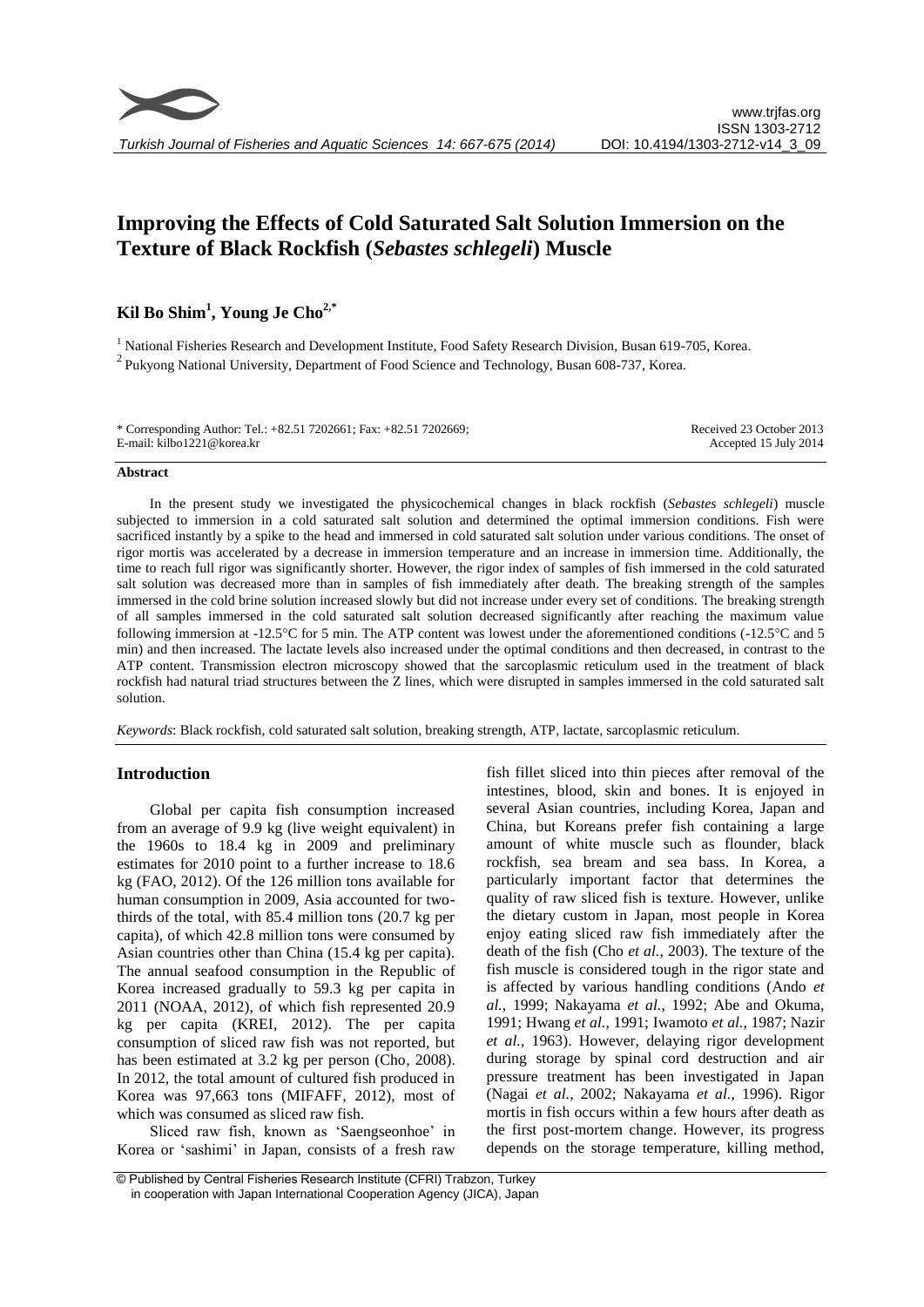washing and whether the fish is bled (Mishima *et al.*, 2005; Mochizuki and Sato, 1996; Abe and Okuma, 1991; Hwang *et al.*, 1991). Much research has focused on improving muscle toughness by changing the seawater temperature, the feeding of medicinal herbs, inducing focused movement by altering the fluid velocity and electrical simulation (Kim, 1998; Hwang *et al.*, 1991; Tachibana *et al.*, 1988).

We previously reported the physicochemical properties of black rockfish muscle immersed in a saturated salt solution (Cho *et al.*, 2003). In the present study, we investigated the physicochemical properties of black rockfish muscle immersed in a cold saturated salt solution and determined the optimal immersion temperature and time.

## **Materials and Methods**

#### **Device**

A custom-made device consisting of a chamber and refrigerator was used to lower the temperature of the saturated salt solution to less than  $-20^{\circ}$ C.

## **Fish Materials**

Black rockfish (*Sebastes schlegeli*) cultured for 30 or 36 months in the South Sea of Korea were purchased alive form a local supplier (Cheongsu Fisheries Co., Busan, Korea). After recovery in 15°C seawater for approximately 6 h, the fish were immersed in a cold saturated salt solution at 0, -5, -10,  $-12.5$ ,  $-15$ , or  $-20^{\circ}$ C for 5 min and at  $-12.5^{\circ}$ C for 2.5, 5, 7.5, 10, or 15 min. The control fish were killed by spiking the brains without immersion in a cold saturated salt solution.

#### **Methods**

## **Breaking Strength**

Breaking strength was measured using a rheometer (Compac-100; Sun Scientific Co., Ltd., Tokyo, Japan) according to Ando *et al.* (1991). The muscle was sliced into cubes of  $10 \times 10 \times 10 \text{ mm}^3$ using a cutting knife. The elevation speed of the sample table was maintained at 3 cm/min and a 10 mm cylindrical plunger was used. The results are presented as the mean value of 10 fish.

#### **Rigor Index**

The rigor index of the fish was measured as a parameter of rigor tension, essentially according to Bito *et al.* (1983). The body of each fish was placed on a horizontal table with half the body (tail portion) spread out from the edge of the table. Rigor index was measured by the equation:

Rigor index (%) =  $Do -D/Do \times 100$ ,

where *Do* and *D* represent the distances from the horizontal line to the base of the tail (or in a pre-rigor state) and that during storage, respectively.

## **Lactate Content**

Lactate was measured as described by Barker and Summerson (1941).

## **ATP Content**

The ATP content was measured as described by Iwamoto *et al.* (1987). Dorsal ordinary muscle (1 g) was dissected from the sample fish and added to 5 mL 10% ice-cold perchloric acid. The mixture was homogenized using a glass rod and centrifuged at 900  $\times g$  for 5 min. The pellet was extracted in the same manner. The combined supernatants were adjusted to pH 6.5–6.8 using KOH. The formed precipitate was removed by centrifugation at  $900 \times g$  for 5 min. The supernatant volume was increased to 10 mL using neutralized 10% ice-cold perchloric acid and analyzed for ATP and its related compounds using a Thermo high-performance liquid chromatograph equipped with an Agilent eclipse XDB-C18 column  $(4.6 \times 250)$ mm, Surveyor Plus HPLC system; Thermo Fisher Scientific, Inc., Waltham, MA, USA).

#### **Light Microscopy**

Fish muscle cubes  $(10 \text{ mm}^3)$  immersed in cold saturated salt solution at  $0, -5, -10, -12.5, -15,$  or -20°C for 5 min were excised immediately. Each muscle cube was compressed at 100  $g/cm^2$  for 10 s parallel to the orientation of the muscle fibers. Crosssections (7.0 μm) were cut from the muscle fibers, which were prefixed, postfixed, dehydrated and embedded. Next, they were stained with hematoxylin and eosin and observed by light microscopy (Nikon type 104; Tokyo, Japan).

#### **Transmission Electron Microscopy (TEM)**

Samples (10 mm in length) of the anterior intestine and muscles from fish at 150 days posthatching were fixed in 2.5% glutaraldehyde in 0.1 M phosphate buffer (pH 7.4) containing 3.5% sucrose at 40°C. Following a total fixation time of approximately 3 h, the samples were rinsed in cacodylate buffer and post-fixed in 1% osmium tetroxide in cacodylate buffer, then dehydrated using a graded series of acetone, stained in bloc for 1 h in 1% uranyl acetate in 70% acetone and embedded in Araldite resin. Semi-thin sections  $(0.5-1 \mu m)$  were stained with toluidine blue. Ultra-thin sections were mounted on uncoated copper grids, stained with lead citrate and uranyl acetate and observed under a JEM 1200 EXII transmission electron microscope (JEOL Ltd., Tokyo, Japan) operated at 80 kV.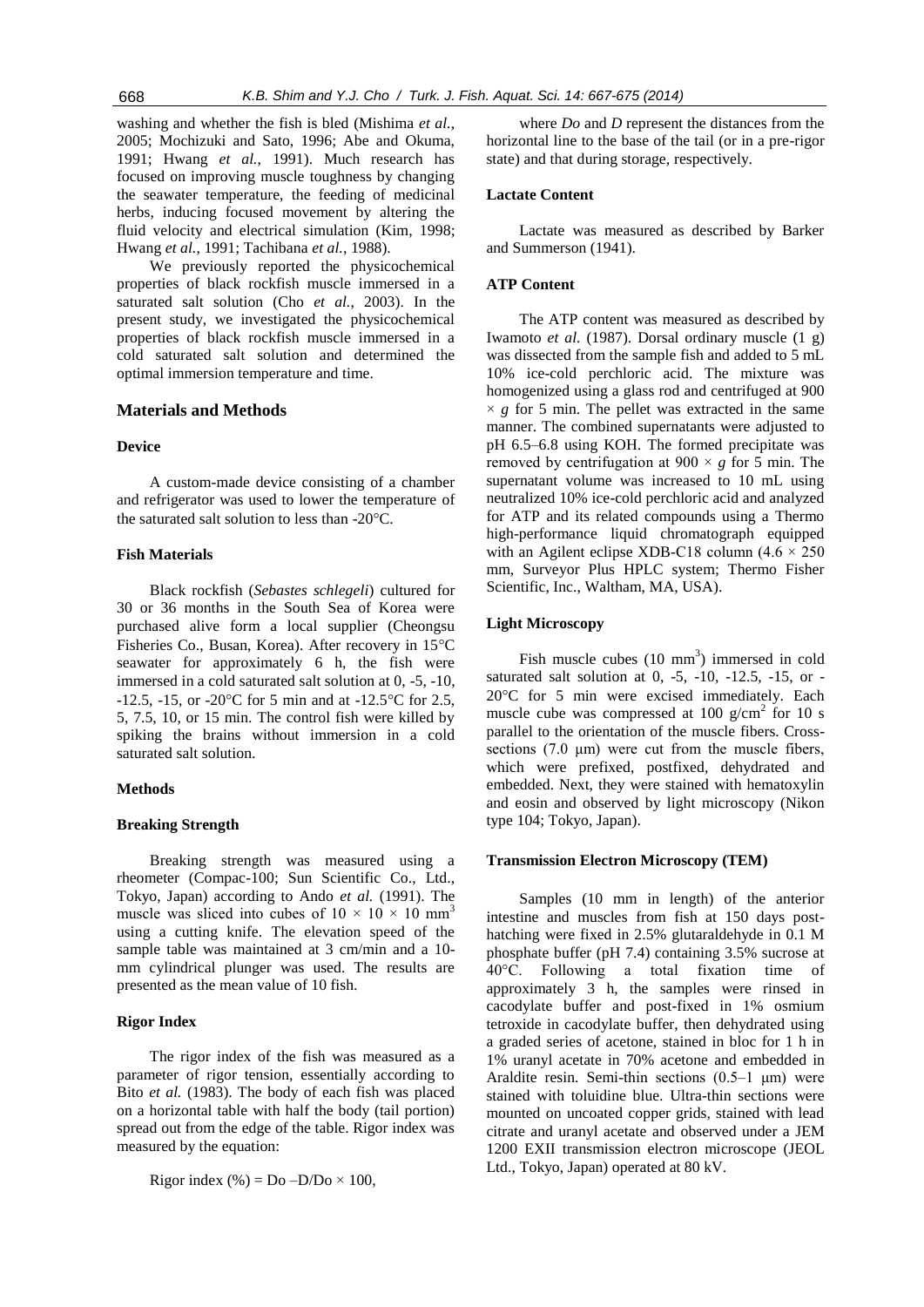#### **Statistical Analysis**

All data were analyzed by analysis of variance using the general linear model procedure (SAS Institute, Cary, NC, USA). Duncan's multiple range test was applied to determine the significance of the differences between means.

## **Results**

## **Breaking Strength**

The changes in breaking strength of black rockfish muscle immersed in a cold saturated salt solution at 0, -5, -10, -12.5, -15, or -20 $^{\circ}$ C for 5 min are shown in Figure 1. The breaking strength values of black rockfish muscle immediately after killing and after immersion in cold saturated salt solution at 0, -5,

 $-10$ ,  $-12.5$ ,  $-15$  and  $-20^{\circ}$ C for 5 min were 1.57, 1.69, 1.72, 1.86, 1.97, 1.74 and 1.69 kg/cm<sup>3</sup>, respectively. The highest breaking strength was observed at -12.5C. The breaking strength of the muscle decreased at temperatures higher or lower than  $-12.5$ °C.

The changes in breaking strength of black rockfish muscle immersed in cold saturated salt solution at  $-12.5^{\circ}$ C for 2.5, 5, 7.5, 10, or 15 min are shown in Figure 2. The breaking strength values for black rockfish muscle immediately after killing and after immersion in cold saturated salt solution at - 12.5C for 2.5, 5, 7.5, 10 and 15 min were 1.57, 1.75, 1.97, 1.85, 1.71 and 1.65  $\text{kg/cm}^3$ , respectively. The highest breaking strength was observed at -12.5°C for 5 min.

The changes in breaking strength of black rockfish muscle immersed in cold saturated salt



**Figure 1.** Effect of temperature on the breaking strength of black rockfish following immersion for 5 min in a cold saturated salt solution. The control fish were killed instantly by a spike to the head. Means represented by different superscripts above the bar were significantly different according to Duncan's multiple range test (P<0.05).



**Figure 2.** Effect of immersion time on the breaking strength of black rockfish exposed to cold saturated salt solution at -12.5°C. Means represented by different superscripts above the bar were significantly different according to Duncan's multiple range test (P<0.05).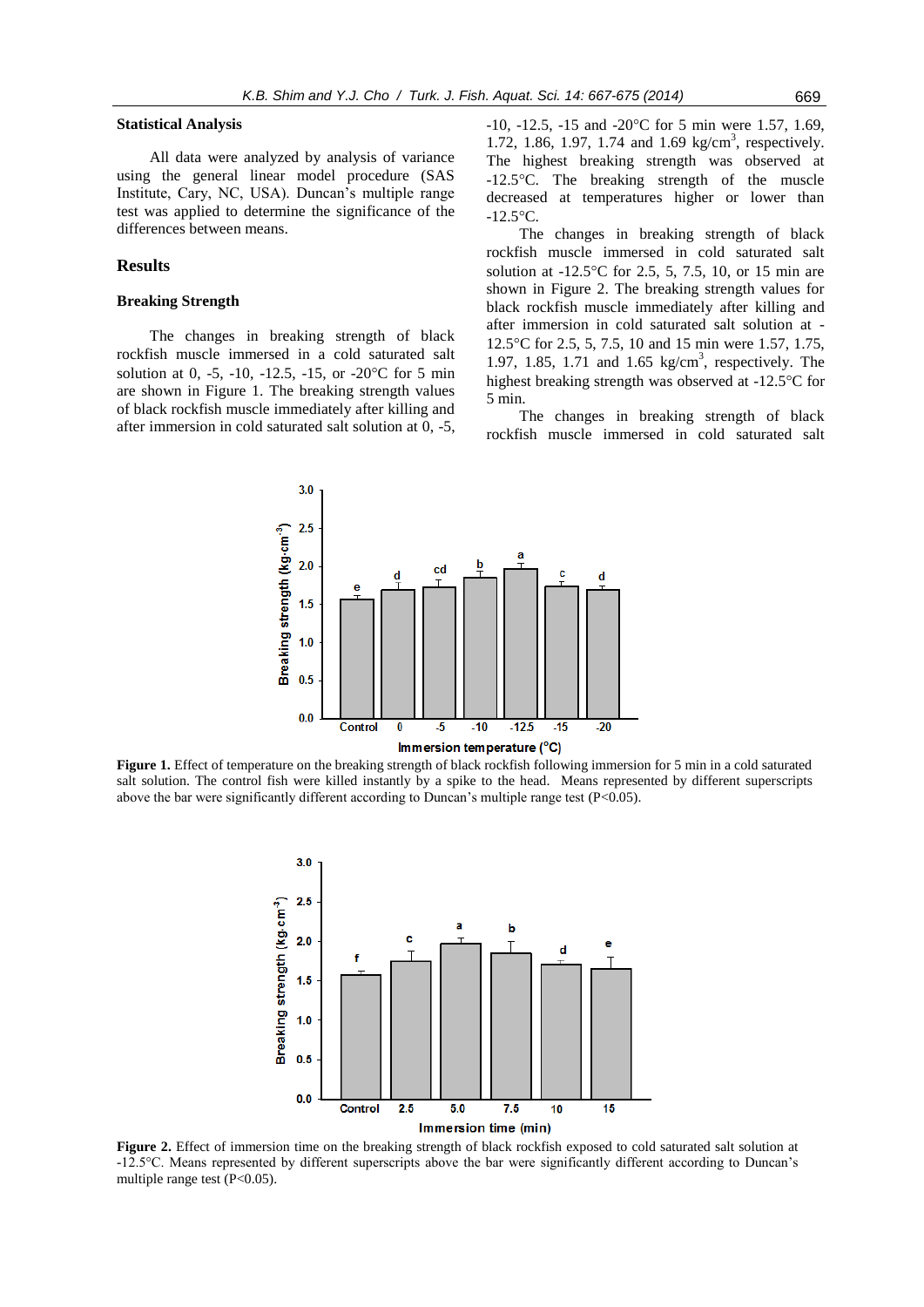solution at  $-12.5^{\circ}$ C for 5 min were compared among fish weighing 300500 g and 500-700 g (Figure 3). The ratio of the breaking strength of muscle immersed in cold saturated salt solution to that of muscle immediately after sacrifice was 28.3% in the 300-500 g group and 25.4% in the 500-700 g group. The decreased breaking strength in the heavier fish was likely mediated by the enhanced transfer of heat from the tissues to the saturated salt solution.

#### **Rigor Mortis**

The effects of immersion in saturated salt solution at 0, -5, -10, -12.5, -15, or -20 $^{\circ}$ C for 5 min on rigor mortis in black rockfish muscle are shown in Figure 4. We found that 90% of the maximum muscle stiffness was reached after storage for 29 h.

The times required for black rockfish muscle immersed in cold saturated salt solution to reach maximum stiffness were 23 h for the  $0^{\circ}$ C group (87%), 23 h for the -5 $^{\circ}$ C group (86%), 20 h for the -10<sup>o</sup>C group (82.4%), 18.5 h for the  $-12.5$ <sup>o</sup>C group (78.8%), 16.5 h for the  $-15.0^{\circ}$ C group (74.4%) and 14.5 h for the -20°C group (70.8%).

The time required for black rockfish muscle immersed in saturated salt solution at  $-12.5^{\circ}$ C to reach maximum stiffness was 24 h for the immediately following sacrifice group (89.5%), 22 h for the 2.5 min group (84.8%), 18.5 h for the 5 min group (78.8%), 17 h for the 7.5 min group (74.8%), 13 h for



f fish<br>ion.<br>rang **Figure 3.** Effect of fish weight on the breaking strength of black rockfish following immersion for 5 min at -12.5°C in cold saturated salt solution. Means represented by different superscripts above the bar were significantly different according to Duncan's multiple range test (P<0.05).



**Figure 4.** Changes in rigor mortis in black rockfish during storage at 5°C after immersion in cold saturated salt solution at various temperatures.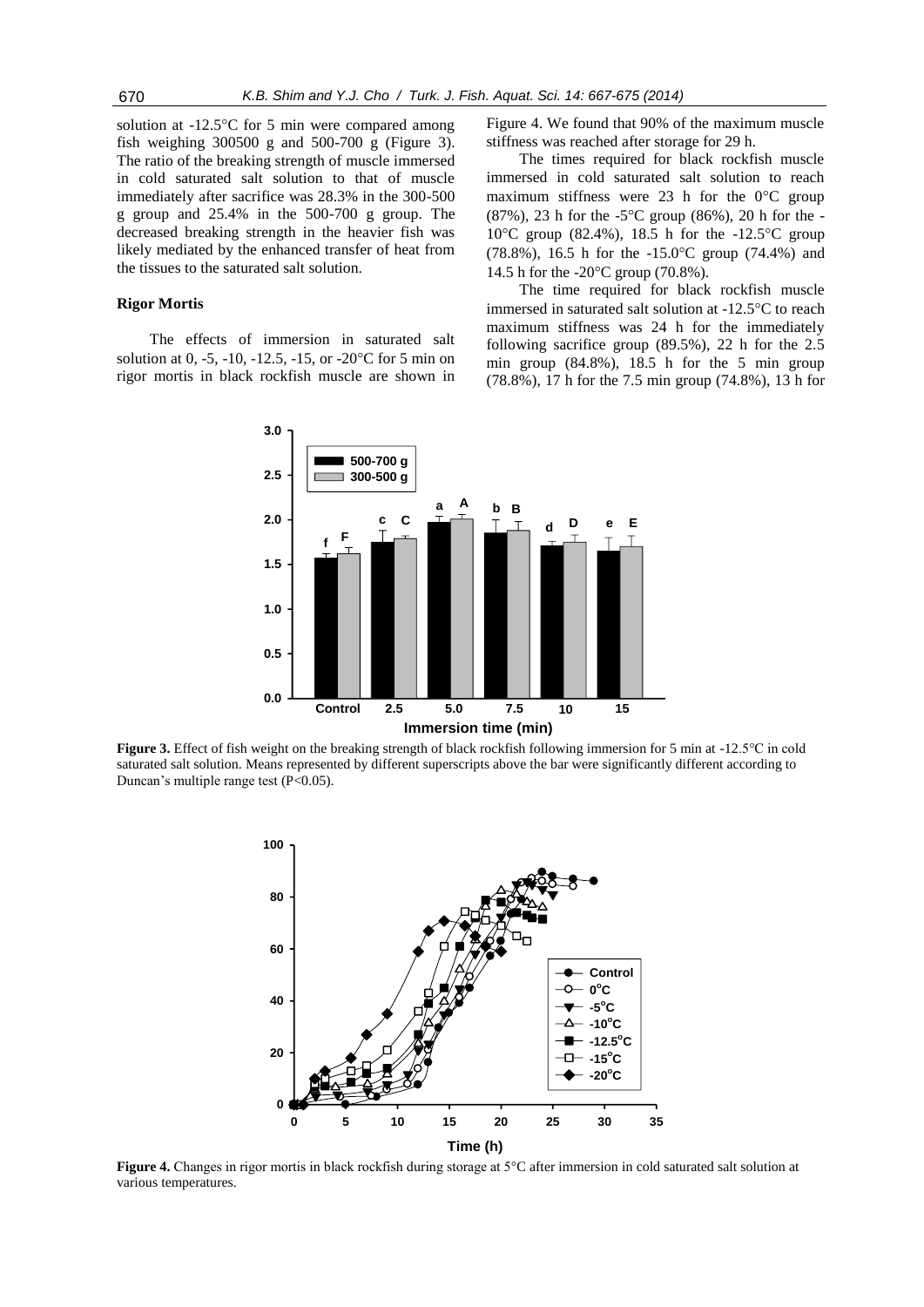the 10 min group  $(68.7%)$  and 7.5 h for the 15 min group (59.8%) (Figure 5).

Additionally, the time to reach full rigor in fish muscle immersed in cold saturated salt solution was significantly shorter than that in fish muscle immediately after sacrifice. However, the rigor index of fish muscle immersed in the cold saturated salt solution decreased more than that of the muscle of fish that were sacrificed immediately. The rigor index was the highest in the muscle of fish that were sacrificed immediately, followed by fish immersed in saturated salt solution at  $0, -5, -10, -12.5, -15$  and - $20^{\circ}$ C and for 2.5, 5, 7.5, 10 and 15 min, in that order.

#### **Lactate and ATP contents**

The lactate and ATP contents of black rockfish muscle immersed in saturated salt solution at 0, -5, - 10, -12.5, -15 and -20 $\mathrm{^{\circ}C}$  for 5 min while stored at 5 $\mathrm{^{\circ}C}$ are shown in Figure 6.

The lactate contents of black rockfish muscle immersed in saturated salt solution at 0, -5, -10, -12.5,  $-15$ , or  $-20^{\circ}$ C for 5 min were  $7.2 \pm 0.1$ ,  $7.7 \pm 0.2$ , 8.2 $\pm$ 0.6, 8.7 $\pm$ 0.2, 6.6 $\pm$ 0.4, or 6.2 $\pm$ 0.5  $\mu$ mol/g, respectively. The ATP contents were  $6.6 \pm 0.2$ , 6.2 $\pm$ 0.2, 6.1 $\pm$ 0.1, 5.9 $\pm$ 0.2, 6.1 $\pm$ 0.2 and 6.4 $\pm$ 0.1 μmol/g, respectively, under identical conditions.

The lactate contents in muscle after immersion for 2.5, 5, 7.5, 10 and 15 min in cold saturated salt solution were 7.4±0.3, 7.7±0.2, 7.1±0.5, 6.6±0.3 and  $6.3\pm0.5$   $\mu$ mol/g, respectively. The ATP contents were 6.5 $\pm$ 0.3, 5.9 $\pm$ 0.1, 6.3 $\pm$ 0.1, 6.8 $\pm$ 0.2 and 6.5 $\pm$ 0.3 μmol/g, respectively, under identical conditions (Figure 7).

The muscle of fish immersed in salt water at -  $12.5^{\circ}$ C for 5 min showed the greatest lactic acid content and the lowest ATP content.

#### **Microscopy**

Cross-sections of ordinary muscle samples from black rockfish showed clear disruption of the intercellular portion in the immersed samples as compared with the control samples (Figure 8). Immediately after death and at  $-5$  and  $-10^{\circ}$ C, the detachment of muscle fibers by compression was very slight. At  $-12.5^{\circ}$ C, the interfibrillar space began to increase and at temperatures below  $-15^{\circ}$ C, the space was enlarged.

The microstructures of fish muscle excised immediately after death and of muscle immersed at - 5,  $-10$ ,  $-12.5$ ,  $-15$  and  $-20^{\circ}$ C for 5 min are shown in Figure 9. Immediately after death, I bands were observed but were narrow (*i.e.*, the muscle was beginning to contract). At temperatures below - 12.5 $\degree$ C, the I bands disappeared and the M and Z lines became dense (Figure 9).

## **Discussion**

The toughness of raw fish is directly related to the collagen content (Sato *et al.*, 1986; Hatae *et al.*, 1986). Some fish species have similar collagen contents and the toughness of muscle is a result of the effect of the actomyosin complex on the binding of myosin to F-actin. Muscle toughness is also affected by the procedure used to kill the fish (Cho *et al.*, 2003; Mochizuki and Sato, 1996; Ando *et al.*, 1991, 1993; Oka *et al.*, 1990). Immersion in a cold saturated salt solution after killing results in the greatest muscle firmness.

The accelerated rigor mortis and increased breaking strength of black rockfish muscle after immersion in a cold saturated salt solution were due to the strong muscle contraction induced by cold



**Figure 5.** Changes in rigor mortis in black rockfish during storage at 5°C after immersion in cold saturated salt solution for various immersion times.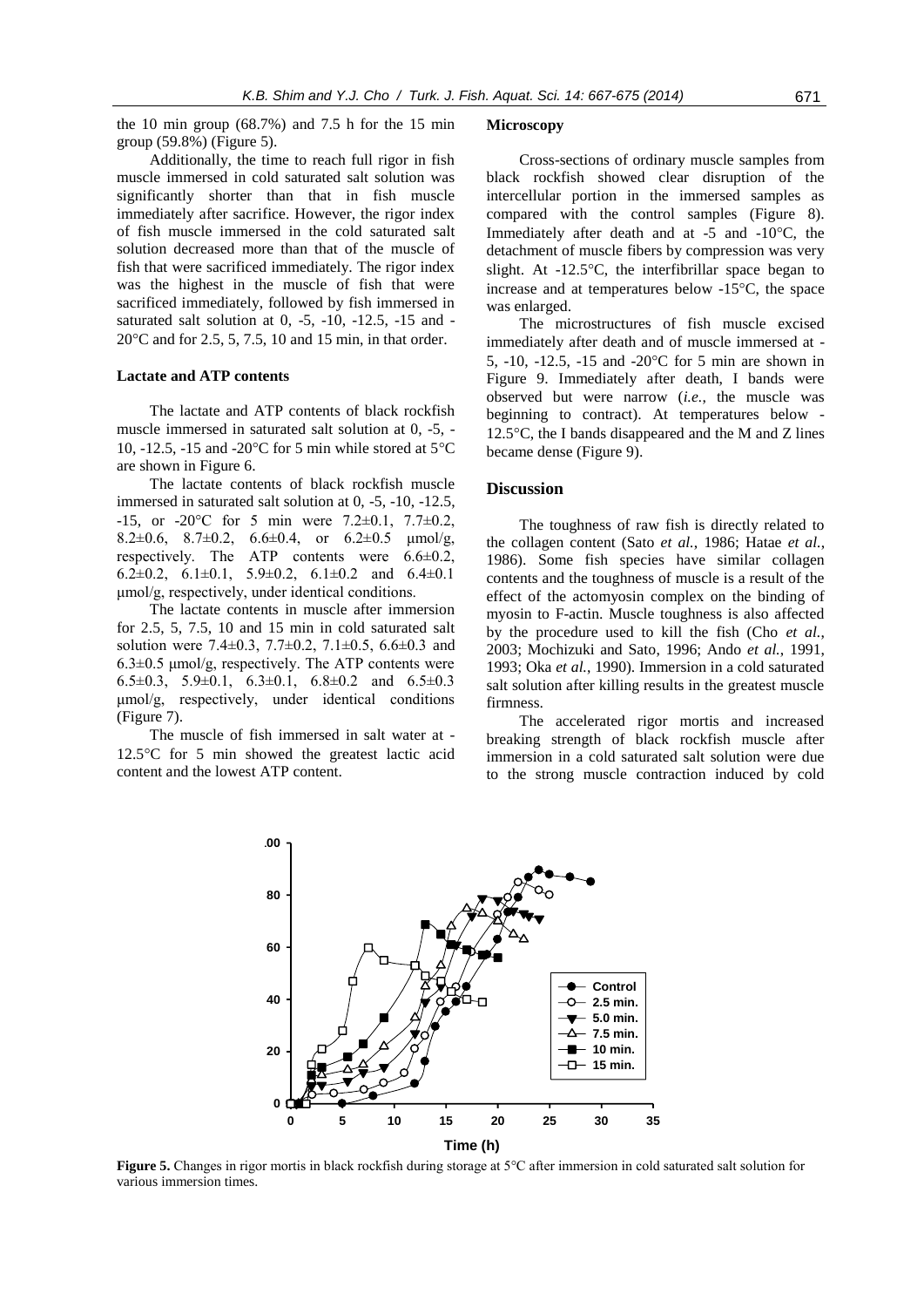

Figure 6. Effect of temperature on the ATP and lactate contents in black rockfish immersed for 5 min in cold saturated salt solution. Means represented by different superscripts above the symbol were significantly different according to Duncan's multiple range test (P<0.05).



**Figure 7.** Effect of immersion time on the ATP and lactate contents in black rockfish immersed in cold saturated salt solution at -12.5°C. Means represented by different superscripts above the symbol were significantly different according to Duncan's multiple range test (P<0.05).

stress. The breaking strength of black rockfish muscle was highest under the most stressful condition (*i*.*e*., immersion in cold saturated salt solution for 15 min) (Cho *et al.*, 2003). However, the fish were under stress not only from the salinity but also the low temperature; this could also induce strong muscle contraction (Cho *et al.*, 2003; Nakayama *et al.*, 1996). Under stress, fish muscle generates strong contractile tension and enters the rigor state (Nakayama *et al.*, 1996). When a fish dies while struggling, rigor mortis, ATP breakdown and lactate accumulation occur rapidly in the muscle (Roth *et al.*, 2002; Iwamoto *et al.*, 1990).

The black rockfish muscle exhibited increased tension at temperatures less than  $-12.5^{\circ}$ C for a short period due to actomyosin; moreover, the breaking strength was decreased upon removal of the cold stress, which blocked the signaling pathway, after 5 min. In addition, the muscle breaking strength after immersion at 0, -5 and  $-10^{\circ}$ C was lower than that after immersion at  $-12.5$ °C due to limited ATP degradation. At -15 and -20 $\degree$ C, actomyosin toughness increased briefly; however, the lower temperature weakened the collagen matrix and so reduced the background toughness. The relative weakness of the pericellular connective tissue of black rockfish immediately after death may be responsible for the softer texture of the muscle.

Light microscopic observation of black rockfish revealed muscle fiber detachment by compression following immersion for longer time periods and at lower temperatures (Figure 8). This suggests that the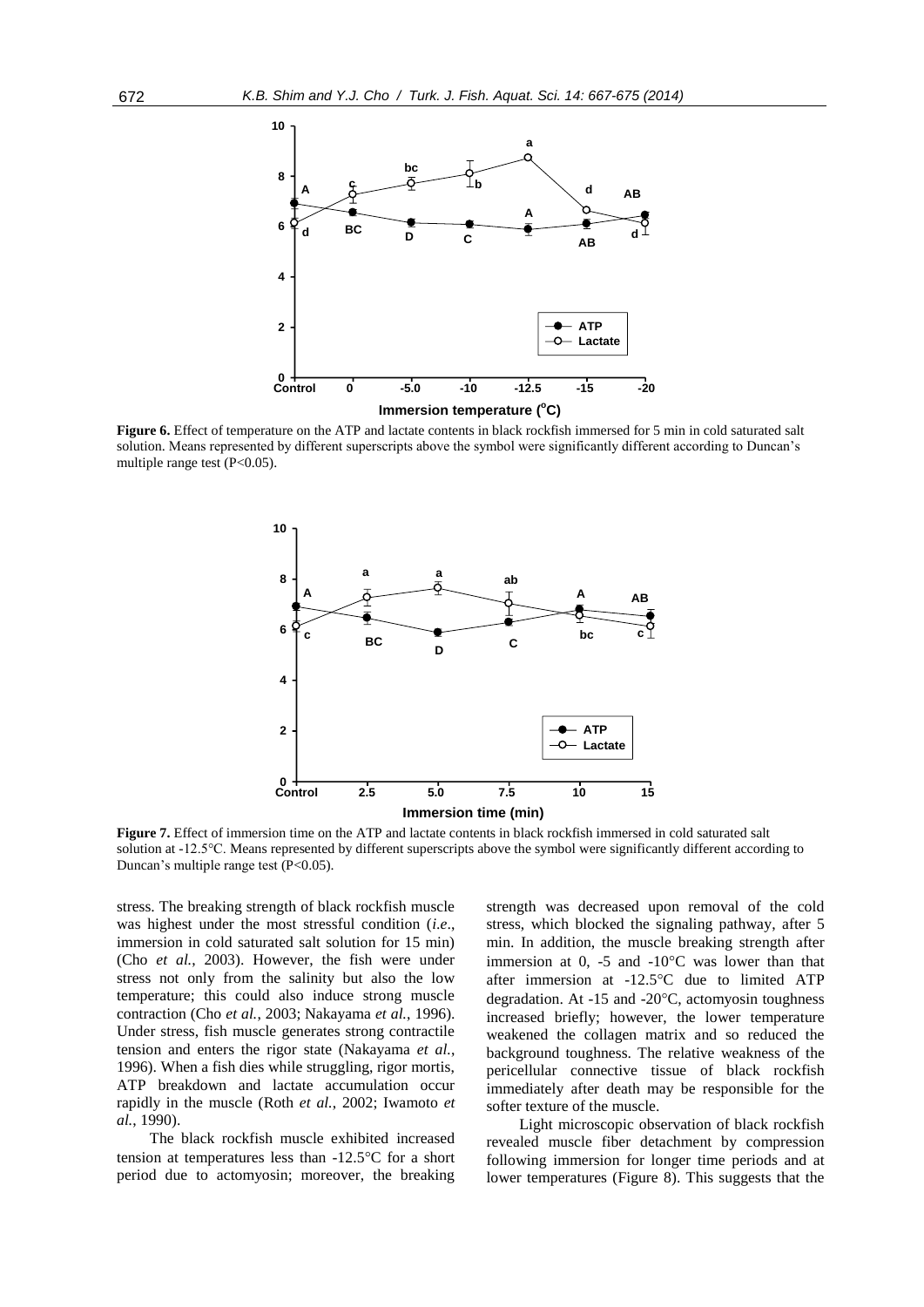

**Figure 8.** Light microscopic observation of black rockfish muscle compressed at 100 g/cm<sup>2</sup> after immersion for 5 min in cold saturated salt solution at various temperatures. A, Control (immediately after death); B: -5°C; C, -10°C; D, -12.5°C; E, - 15°C; and F, -20°C. C: Structure of the extracellular matrix. M, muscle fiber.



Figure 9. Changes in the structure of black rockfish after immersion for 5 min in cold saturated salt solution at various temperatures as observed by transmission electron microscopy. A, Control (immediately after death); B, -5°C; C, -10°C; D, - 12.5°C; E, -15°C; and F, -20°C.

breaking strength of the pericellular connective tissue among the muscle fibers was weakened during immersion under these conditions.

To elucidate the mechanisms underlying the effects of immersion in a cold saturated salt solution, changes in the A band, H zone and Z lines of the sarcomere were visualized by TEM. In myofibrils prepared from the dorsal muscle of fish immediately following sacrifice, the A band, H zone and Z lines of the sarcomeres were clearly distinguishable (Figure 9). In myofibrils prepared from the dorsal muscle of fish immersed in cold saturated salt solution, the H zone, I band and Z lines of the sarcomeres were almost indistinguishable, indicating that the duration of immersion should be increased.

TEM showed that the sarcoplasmic reticulum (SR) contained natural triad structures between the Z lines, which were disrupted in the samples subjected to immersion in cold saturated salt solution. Muscle contraction occurs across the surface of the SR, utilizing the energy from ATP and causing a reduction in the  $Ca^{2+}$  ion concentration (Lee *et al.*,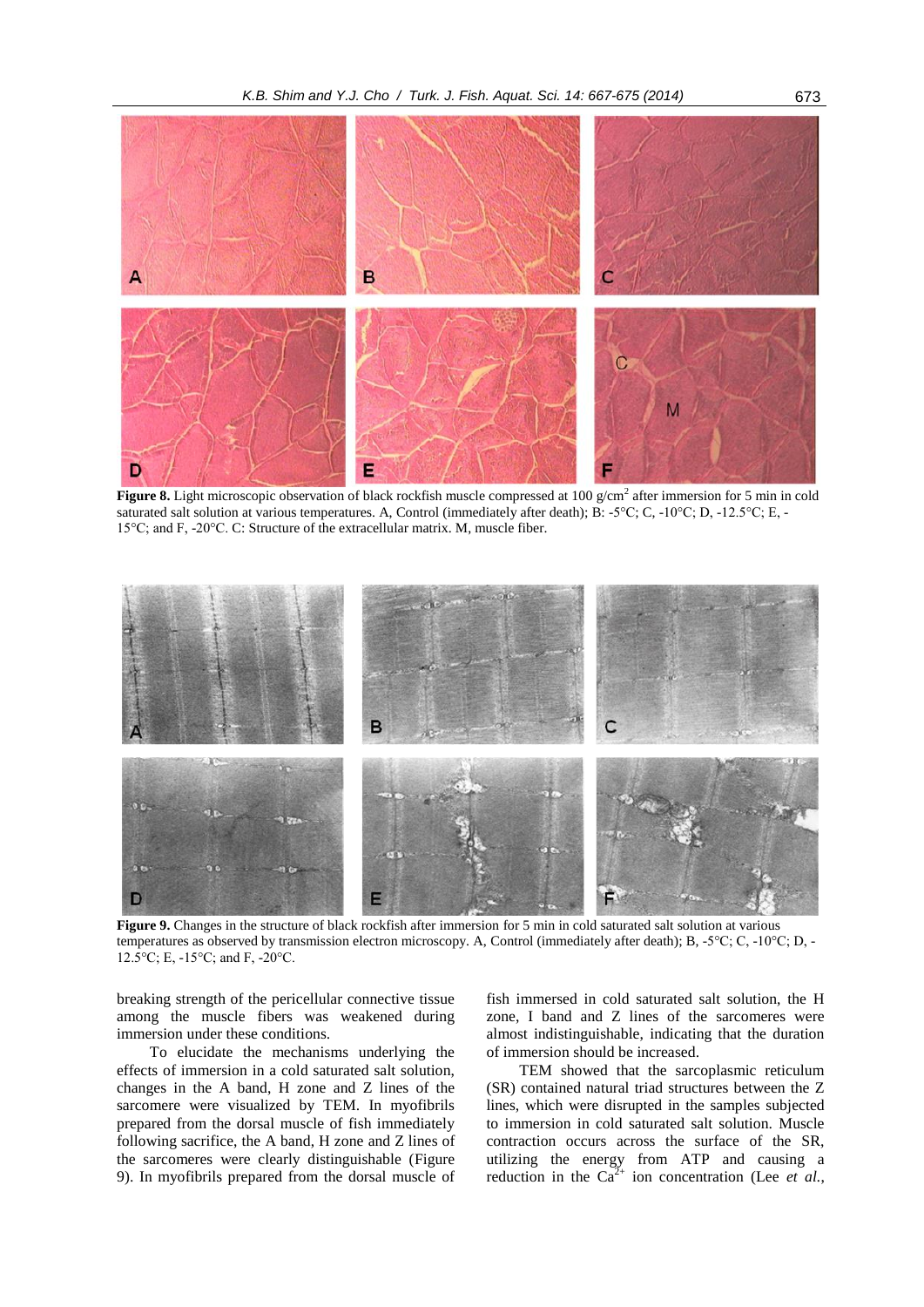2000; Cho *et al.*, 1999). This in turn causes an increase in the intracellular  $Ca^{2+}$  concentration. We suggest that treatment with the cold saturated salt solution caused changes in the SR  $(e.g., Ca<sup>2+</sup>$  release and  $Ca^{2+}$  uptake).

Therefore, the toughness of fish muscle immersed in cold saturated salt solution increased rapidly due to the combined effects of myosin and actin and accelerated ATP degradation. The background toughness of the fish was reduced due to collagen matrix weakness, which accelerated the development of rigor mortis in fish muscle immersed in cold saturated salt solution.

#### **Acknowledgments**

This research was supported by a grant from the National Fisheries Research and Development Institute (RP-2014-FS-016).

## **References**

- FAO. 2012. The state of world fisheries and aquaculture 2012. Rome, 3 pp. Available from [http://www.fao.org/docrep/016/i2727e/i2727e.pdf.](http://www.fao.org/docrep/016/i2727e/i2727e.pdf)
- NOAA. 2012. Fisheries of the United States 2011. Available from [http://www.st.nmfs.noaa.gov/](http://www.st.nmfs.noaa.gov/Assets/commercial/fus/fus12/08_percapita2012.pdf) [Assets/commercial/fus/fus12/08\\_percapita2012.pdf.](http://www.st.nmfs.noaa.gov/Assets/commercial/fus/fus12/08_percapita2012.pdf)
- KREI (Korea Rural Economic Institute). 2012. Food balance sheet 2011. KREI. Available from [http://library.krei.re.kr/dl\\_images/001/035/E05-](http://library.krei.re.kr/dl_images/001/035/E05-2012.pdf) [2012.pdf.](http://library.krei.re.kr/dl_images/001/035/E05-2012.pdf)
- Cho, Y.J. 2008. Studies of sliced raw fish. Pukyong National University Press. Busan. Korea, 15-16.
- Ministry for Food, Agriculture, Forestry and Fisheries (MIFAFF). 2012. Food Agriculture, Forestry and Fisheries Statistical Yearbook 2012. MIFAFF. Seoul. Korea. 422 pp.
- Cho, Y.J., Kim, T.J., Shim, K.B. and Lee, G.B. 2003. Effect of immersion in saturated salt solution on physicochemical properties of black rockfish muscle. Fisheries Sci., 69(5): 1048‒1052. doi:10.1046/j.1444- 2906.2003.00725.x.
- Nakayama, T., Liu, D.-J. and Ooi, A. 1992. Tension change of stressed and unstressed carp muscles in isometric rigor contraction and resolution. Nippon Suisan Gakkaishi, 58(8): 1517-1522. doi:10.2331/suisan. 58.1517.
- Abe, H. and Okuma, E. 1991. Rigor mortis progress of carp acclimated to different water temperatures, Nippon Suisan Gakkaishi, 57(11): 2095-2100. doi:10.2331/ suisan.57.2095.
- Hwang, G.C., Ushio, H., Watabe, S., Iwamoto, M. and Hashimoto, K. 1991. The effect of thermal acclimation on rigor mortis progress of carp stored at different temperatures. Nippon Suisan Gakkaishi, 57(3): 541-548. doi:10.2331/suisan.57.541.
- Iwamoto, M., Yamanaka, H., Watabe, S. and Hashimoto, K. 1987. Effects of storage temperature on rigor mortis and ATP degradation in plaice *Paralichthys olivaceus* muscle. J. Food Sci., 52(6): 1514-1517. doi:10.1111/j.1365-2621.1987.tb05867.x.
- Nazir, D.J. and Magar, N.G. 1963. Biochemical changes in fish muscle during rigor mortis. Food Sci., 28(1): 1-7.

doi:10.1111/j.1365-2621.1963.tb00152.x.

- Nagai, M., Shindo, J.O. and Miki, H. 2002. Effect of the air press treatment before killing on the delay of rigor mortis in fish. Fisheries Sci., 68(2): 1347-1350. doi:10.2331/fishsci.68.sup2\_1347.
- Nakayama, T., Toyoda, T. and Ooi, A. 1996. Delay in rigor mortis of red sea bream by spinal cord destruction. Fisheries Sci., 62(3): 478-482. doi:10.2331/fishsci. 62.478.
- Mochizuki, S. and Sato, A. 1996. Effects of various killing procedures on post-mortem changes in the muscle of chub mackerel and round scad. Bull. Jap. Soc. Sci. Fish., 62(3): 453-457. doi:10.2331/suisan.62.453.
- Mishima, T., Nonaka, T., Okamoto, A., Tsuchimoto, M., Ishiya T., Katsuyasu Tachibana, K. and Tsuchimoto, M. 2005. Influence of storage temperatures and killing procedures on post-mortem changes in the muscle of horse mackerel caught near Nagasaki Prefecture, Japan. Fisheries Sci., 71(1): 187-197. doi:10.1111/j. 1444-2906.2005.00947.x.
- Kim, T.J. 1998. Effect of electrical stimulation on physicochemical properties of muscle protein from plaice. PhD thesis. Busan: Pukyong National University. Korea.
- Tachibana, K., Doi, T., Tsuchimoto, M., Misima, T., Ogura, M., Matsukiyo, K. and Yasuda, M. 1988. The effects of swimming exercise on flesh texture of cultured red sea bream. Nippon Suisan Gakkaishi, 54(4): 677-681. doi: dx.doi.org/10.2331/suisan.54.677.
- Bito, M., Yamada, K., Mikumo, Y. and Amano, K. 1983. Studies on rigor mortis of fish. 1. Differences in the mode of rigor mortis among some varieties of fish by modified cutting's method. Bull. Tokai Reg. Fish Res. Lab., 109: 89-96.
- Ando, M., Toyohara, H., Shimizu, Y. and Sakaguchi, M. 1991. Post-mortem tenderization of fish muscle proceeds independently of resolution of rigor mortis. Nippon Suisan Gakkaishi, 57(6): 1165-1169. doi: 10.2331/suisan.57.1165.
- Oka, H., Ohno, K. and Ninomiya, J. 1990. Changes in texture during cold storage of cultured yellowtail meat prepared by different killing methods. Bull. Jap. Soc. Sci. Fish., 56(10): 1673-1678. doi:10.2331/suisan. 56.1673.
- Iwamoto, M., Yamanaka, H., Abe, H., Watabe, S. and Hashimoto, K. 1990. Comparison of rigor-mortis progress between wild and cultured plaices. Nippon Suisan Gakkaishi. 56(1): 101-104. doi: 10.2331/ suisan.56.101.
- Sato, K., Yoshinaka, R., Sato, M. and Shimizu, Y. 1986. Collagen content in the muscle of fishes in association with their swimming movement and meat texture. Bull. Jap. Soc. Sci. Fish., 52(9): 1595-1600. doi: 10.2331/suisan.52.1595.
- Hatae, K., Tobimatsu, A., Takeyama, M. and Matsumoto, J.J. 1986. Contribution of connective tissues on the texture difference of various fish species. Bull. Jap. Soc. Sci. Fish., 52(11): 2001-2007. doi:10.2331/ suisan. 52.2001.
- Ando, M., Toyohara, H., Shimizu, Y. and Sakaguchi, M. 1993. Post-mortem tenderization of fish muscle due to weakening of pericellular connective tissue. Nippon Suisan Gakkaishi, 59(6): 1073-1076. doi: 10.2331/ suisan.59.1073.
- Ando, M., Nishiyabu, A., Tsukamasa, Y. and Makinodan, Y. 1999. Post-mortem softening of fish muscle during chilled storage as affected by bleeding. J. Food Sci.,